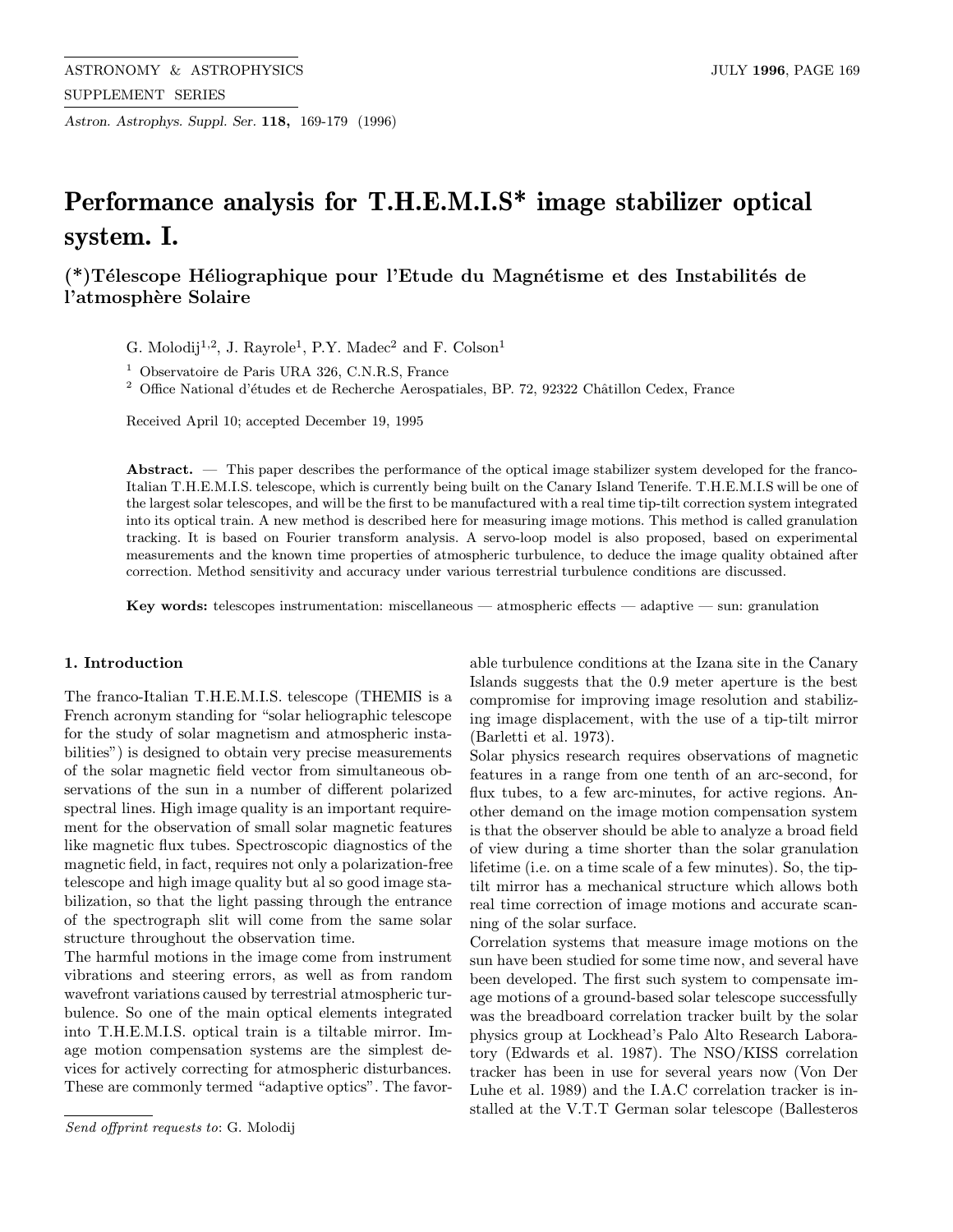#### et al. 1993).

These trackers operate according to the following principle. Using correlation techniques, successive images are compared with a previously stored reference image to determine their relative displacements in real time. These shifts constitute error signals, which are applied to a tilting mirror in order to correct image motions. The reference image must be updated frequently to account for the morphological variation of the structure being tracked (typically every 60 s with the NSO/KISS correlation tracker) (Von Der Luhe et al. 1989).

In this paper we describe a successfully tested tracking system called a granulation tracker, which stabilizes atmospheric and instrumental image motions. The system allows real time correction while the solar surface is being scanned. The principle is to monitor the variation of the image Fourier transform with respect to some reference, in order to estimate its motions. The two-dimensional Fourier analysis sensitivity is detected by two detectors covering a square field, but with resolution in one direction only, so image motions in the  $x$  and  $y$  can be estimated independently by monodimentional Fourier transforms. Our studies show that the crosstalk between the two directions is negligible (i.e., the detected displacement in one direction does not depend on the displacement in the other).

The prototype tiltable mirror (29 cm diameter) was developed at the Paris observatory (S.E.R.T and D.A.S.O.P) and has been integrated into the telescope optical train. Servo-loop analysis of the image stabilizer optical system has shown that the effective correction bandwidth is severely limited by the dynamic response of the mirror (with its mechanical eigenfrequencies at 124 Hz and 225 Hz). Moreover, the main characteristic of the system transfer function is the time delay (to read the detectors) inherent in the image motion measurement sampling. This limits the accuracy of the image stabilization due to the very short phase shift in the time delay function (the phase shift is proportional to the frequency). The recent advent of high-speed digital hardware, though, makes it possible to capture solar images at a fast rate  $(> 500 \text{ Hz})$ , which improves stabilization accuracy. Image motions are measured precisely at this rate, as can be seen in recent studies on time characterizations of the atmospheric wavefront. Conan (Conan et al. 1995) gives a cut-off frequency value of 6 Hz for image motion time spectra with a meter-class telescope. These values have been confirmed by experimental data (mean wind velocity of  $18 \text{ ms}^{-1}$ ) (Madec et al. 1992).

In operation, successive image Fourier transforms are estimated at a fundamental frequency and compared at high rate with a reference transform. Our studies show that the system locks on granulation under any seeing conditions. The relative shifts are computed by comparing the Fourier fundamental frequency variation rather than the image of the solar structure directly. This method has been

checked in the laboratory, and the system performance has been analyzed. The various system components have been modeled by a time transfer function, which acts as a filter of the incoming turbulent wavefront power spectrum. The dynamic response of the components has been measured experimentally and simulated in order to determine the global time transfer function. Dynamic system control theory (Gille et al. 1967; Demerle 1993; Demerle et al. 1993) is helpful in simulating this transfer function.

The time behavior of the turbulence has been studied by several authors (Clifford 1971; Greenwood & Fried 1976; Greenwood 1977; Roddier et al. 1982; Conan et al. 1992). The main results concerning the angle-of-arrival power spectra are recalled in this paper for use in determining the image stabilizer system performance.

Section 2 presents the overall optical layout of T.H.E.M.I.S. project. The location of the tip-tilt mirror and the granulation tracker along the optical path are discussed. The principle of the granulation tracker is described in Sect. 3. In Sect. 4, the image stabilizer optical system is analyzed: its components are modeled by time transfer functions after experimental measurements. Lastly, in Sect. 5, the theoretical knowledge of the angleof-arrival time spectra is used to determine the efficiency of the image motion correction.

#### 2. Telescope optical diagram

T.H.E.M.I.S. is a Richtey-Chretien telescope supported by an azimuthal mount (Fig. 1). It is evacuated, and closed by two windows. When the main beam enters the polarization analyzer at the primary focus F1, (equivalent focal length of 17 meters,  $F/17$ , the pupil image is at infinity. The polarization analyser, located at focus F1, comprises three parts: two achromatic quarter-wave plates and a polarizing beam splitter. The beam splitter axes are oriented at 45 degrees with respect to the spectrograph entrance slit. The axes of the two quarter-wave plates are oriented so that the three Stokes parameter combinations  $I + V$ and  $I - V$ ,  $I + U$  and  $I - U$ ,  $I + Q$  and  $I - Q$  are obtained at the analyzer output (Fig. 1). The subsequent optics are designed to transfer the two useful beams coming out of the analyzer along close optical paths. These transfer optics include a concave mirror, M3 (which might be used for autofocus mode correction in the future adaptive optics system), a 45 degree flat mirror, M4, and the tip-tilt mirror M5 (Fig. 2) placed in a pupil plane image focussed by the mirror M3.

Then comes an imaging device (M6, M7) combined with a field rotator and field corrector to produce an enlarged image on the spectrograph entrance slit (focus F2, equivalent focal length of 57 meters,  $F/63$ ).

In F2, the polarization analyser produces two images of the window in front of the polarization analyser (focus F1). The length of the image is 2 arc-minutes, and the width can be adjusted from 2 to 12 arcsecond depending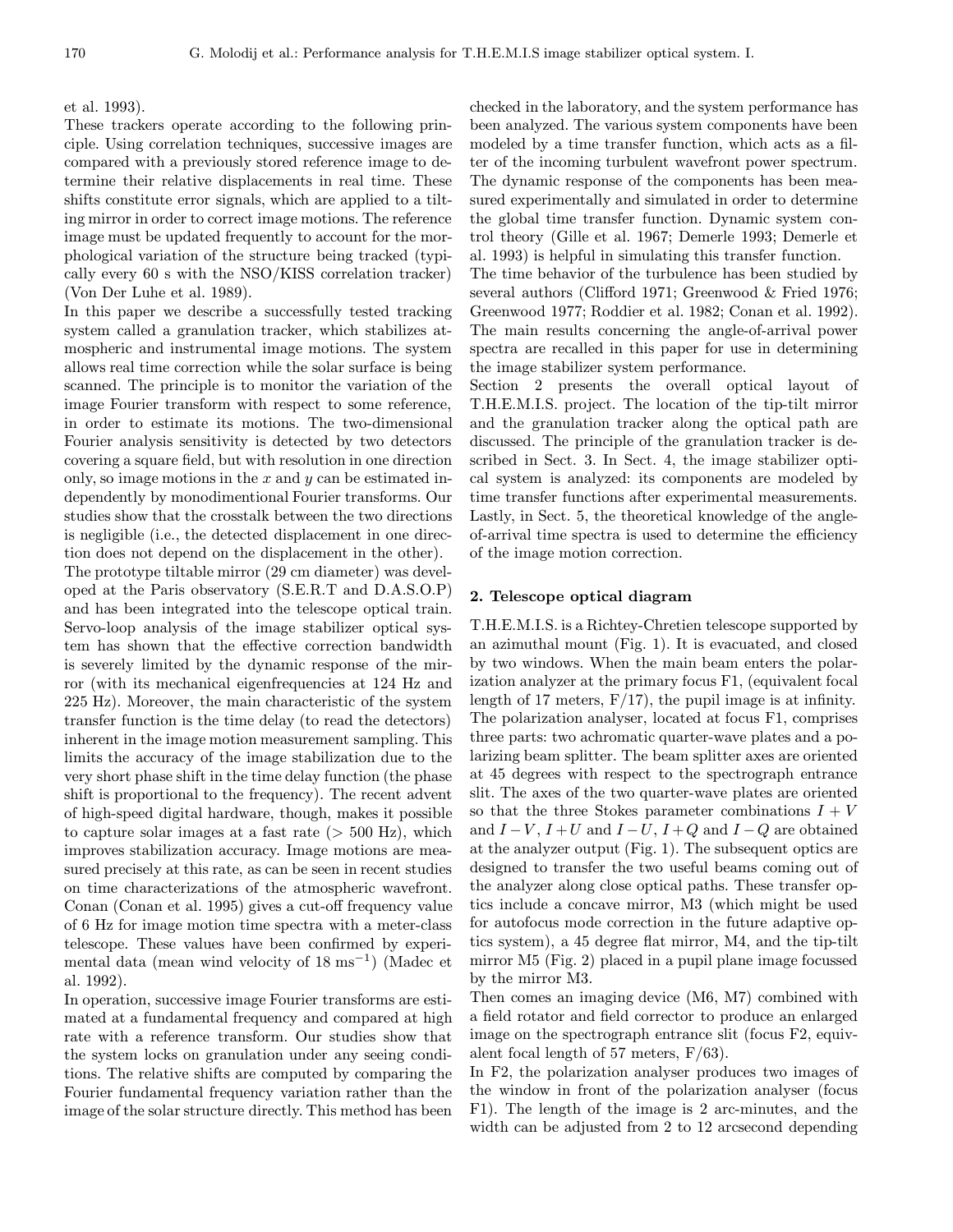

the intermediate focus (SP1) in order to select a number of spectral lines. The large camera mirror of the echelle spectrograph produces high dispersion spectra simultaneously for the entire spectral range selected in the predisperser focus (SP1) of the two beams transmitted by the polarization analyser.

The last transfer optics (to adjust the size of the pixel) and the detectors are placed at the focus (SP2) of this spectrograph. The basic configuration includes twenty C.C.D cameras  $(288 \times 384 \text{ pixels})$ , which are necessary to record ten line profiles simultaneously in two Stokes parameters along 384 solar points. The tip-tilt mirror and image stabilizer optical system are integrated into the T.H.E.M.I.S optical train at manufacture, to correct the wavefront perturbations caused by terrestrial atmospheric turbulence. The mirror structure is summarized as follows (Fig. 2): 1) self-adjusting optical support, to integrate the mirror



Fig. 1. T.H.E.M.I.S optical scheme: On the left is the main optical path inside the mechanical structure of the instrument, showing the location of the polarization analyser, the tip-tilt mirror, and the granulation tracker. In the middle is the polarization analyzer (focus F1) with the two quarter-wave plates and the polarizing beam splitter. Just in front of the spectrograph entrance slit (focus F2) 10% of the light is used for the two Reticon diode array detectors of the granulation tracker. On the right, the two useful beams (90%) are adjusted along the spectrograph entrance slit by means of the optical prism device P

on the Fried parameter  $r_0$ . In front of the spectrograph entrance slit, 10% of the light is used for the two "reticon" diode arrays of the granulation tracker. The two useful beams (90% of the light) are adjusted along the spectrograph slit by means of an optical prism device so that the two spectra, for the two beams transmitted by the polarization analyser, will be completely separated at the spectrograph focus (SP2) .

The spectrograph hangs vertically from the same part as the azimuthal mount of the telescope. Both beams enter the long predisperser and pass through the collimator, which can compensate astigmatism aberrations. Three different gratings can be exchanged automatically in the predisperser (one of them is an echelle grating) (Mein & Rayrole 1991).

In the basic configuration, masks can be put in the plane of

Fig. 2. Tip-tilt mirror structure. M: master piece with two elastic axes  $(A1, A2)$ ; A1: axis for tilting function  $(\pm 3 \text{ arcsec})$ ; A2: axis for scanning function  $(\pm 2 \text{ arcmin})$ ; PQ: two piezoelectric quartz actuators at 90 degrees; MS: mirror support, three arms at 120 degrees; SFS: support for scanning function, two arms at 90;degrees, DS: double screw for scanning function. The mechanical structure makes it possible to scan a solar field of  $4 \times 4$  arcminutes moving the tip-tilt mirror slowly with the axis scanning function

in the optical set-up.

2) light, rigid 29 cm diameter mirror.

3) optical-mechanical connection.

4) mirror supports: three arms separated by 120 degrees to scan a solar field of  $4 \times 4$  arcminutes moving the tip-tilt mirror with elastic axis.

5) two piezo-electric quartz actuator supports: two arms at 90 degrees.

6) two elastic axis for tilting and scanning functions.

The optical system is mainly conceived as a solar image stabilizer, and has a scanning utility in order to allow an accurate measurement of the spatial derivative of solar physics parameters during the observations.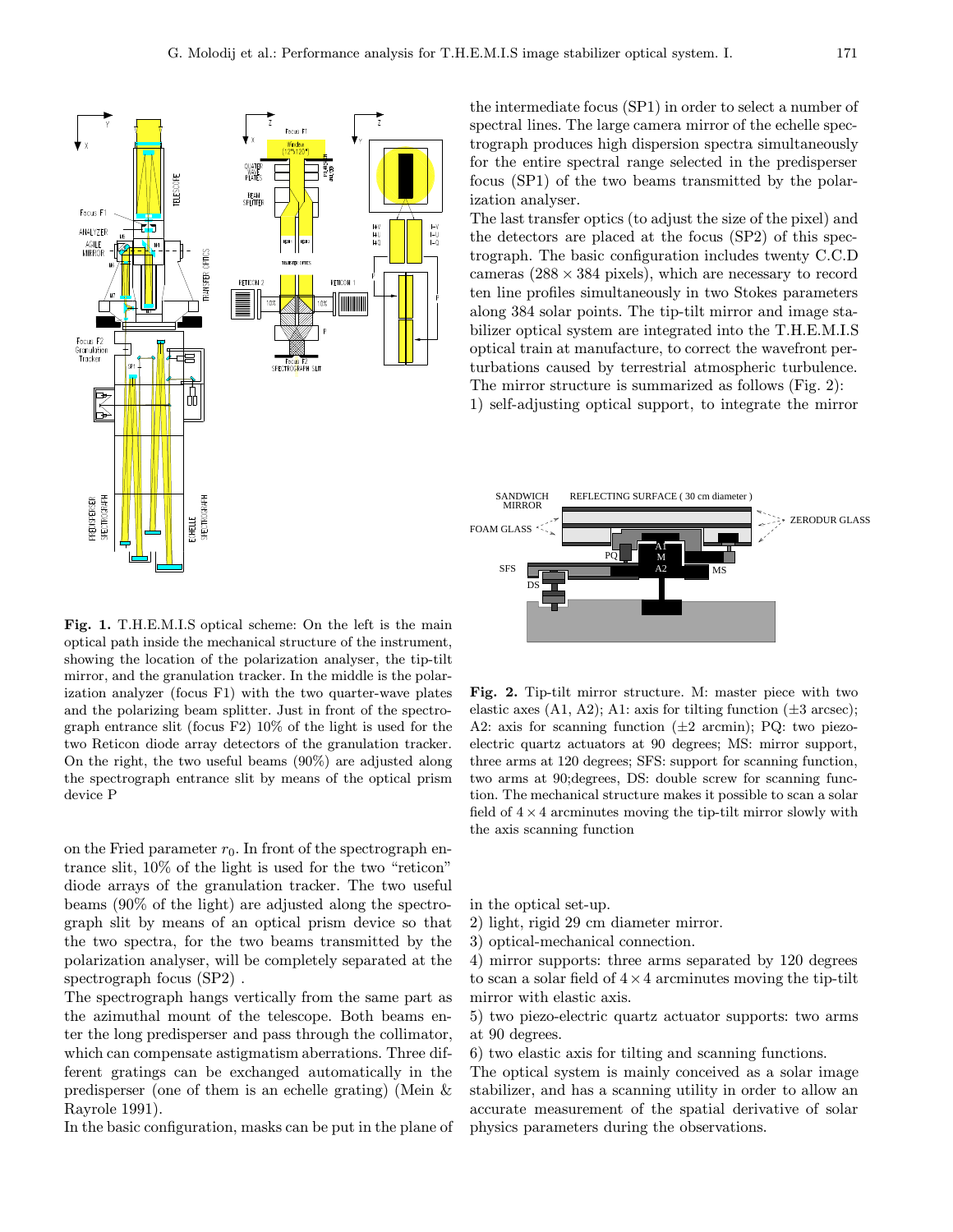# 3. Granulation tracker

## 3.1. Principle

In this section, we present a new method for measuring image motions by which extensive sources can control the tip-tilt mirror in real-time.

The tracking method, like the correlation tracking method, is based on comparing a reference picture of the area of interest on the sun with the instantaneous pictures scanned by the detector. The shifts measured constitute error signals, which are applied to a tilting mirror that corrects the relative displacements in real-time.

The image is detected by two detectors (Reticon 128 s photo-diode arrays), which cover a square field together but which each have resolution in one direction only. The reticon has elongated  $2500 \times 25$ -micron pixels that are sensitive to motion in the direction of the smaller diode dimension. The images seen by the diode arrays are the convoluted samples of the granulation images through a window the size of the pixels. Since the pixels are elongated, the loss of resolution will be different depending on the direction (Fig. 3). Our laboratory tests show that the crosstalk between the two directions is negligible using this method (i.e, the detected displacement in one direction does not depend on the displacement in the other). So, the image motions detected by each photo-diode array in two perpendicular directions are independent and can be analyzed separately.

The granulation tracker, incorporated in the T.H.E.M.I.S. optical arrangement, has been designed to work with the polarization analyser (Rayrole 1992). In this polarimetric mode two beamsplitters in front of the spectrograph entrance slit send 10% of the light from each of the two beams coming from the polarization analyser to the linear photo-diode arrays (Figs. 1 and 4). In the granulation image, the cross-section of the two arrays defines a square field-of-view of size "L" which can be adjusted from  $2 \times 2$ arcseconds to  $12 \times 12$  arcseconds, depending on the Fried parameter  $r_0$ .

Let us point out that the calculation of two onedimensional Fourier transforms at a given frequency requires far fewer operations than the calculation of a twodimensional covariance.

The two instantaneous pictures are generated by two linear detectors and characterized by their one-dimensional intensity distribution  $I(r + d_r)$  where  $d_r$  denotes an arbitrary spatial lag. We wish to detect its shift compared to the same unshifted reference image  $I(r)$  by means of a discrete Fourier transform. Both  $r$  and  $d_r$  are measured in some units related to the spatial scale, i.e., arcsec on the solar surface. We take N equidistant spatial samples with steps  $\Delta r$  over the field  $R = N \Delta r$ .

The discrete Fourier transform at the  $j<sup>th</sup>$  order of an image



Fig. 3. Top: the granulation image seen by the two diode arrays. The white line shows the length of the arrays and the black one the common array field of view adjusted to 7 arcsecond. Middle, the signals delivered by the two diode array detectors (on the left reticon x, on the right reticon y). Bottom, the signals are multiplied by a Hanning function and the sine function adjusted in order that the imaginary part of the Fourier transform coefficient is null

granulation  $I(r)$  is then given by:

$$
a_j = \frac{1}{N} \sum_{k=0}^{N-1} I(k\Delta r) e^{-2i\pi jk\frac{\Delta r}{R}} = \frac{1}{N} \sum_{k=0}^{N-1} I(k\Delta r) e^{-2i\pi j\frac{k}{N}}
$$
(1)

Invoking the shift theorem of Fourier transforms (Roddier 1971), we have:

$$
\frac{1}{N} \sum_{k=0}^{N-1} I(k\Delta r + d_r) e^{(-2i\pi j k \frac{\Delta r}{N})} = \frac{1}{N} \sum_{k=0}^{N-1} I(k\Delta r) e^{(-2i\pi j \frac{(k\Delta r + d_r)}{R})}
$$
\n
$$
= \frac{1}{N} \sum_{k=0}^{N-1} I(k\Delta r) e^{(-2i\pi j \left(\frac{k}{N} + \frac{d_r}{R}\right))}
$$
\n(2)

At the fundamental frequency  $j = 1$ , the discrete Fourier transform of the shifted image is given by invoking Euler's formula:

$$
a_1 = \frac{1}{N} \sum_{k=0}^{N-1} I(k\Delta r) e^{-2i\pi \left(\frac{k}{N} + \frac{d_r}{R}\right)}
$$
  
= 
$$
\frac{1}{N} \sum_{k=0}^{N-1} I(k\Delta r) \left[ \cos \left(2\pi \left(\frac{k}{N} + \frac{d_r}{R}\right)\right) - i \sin \left(2\pi \left(\frac{k}{N} + \frac{d_r}{R}\right)\right) \right]
$$
  
(3)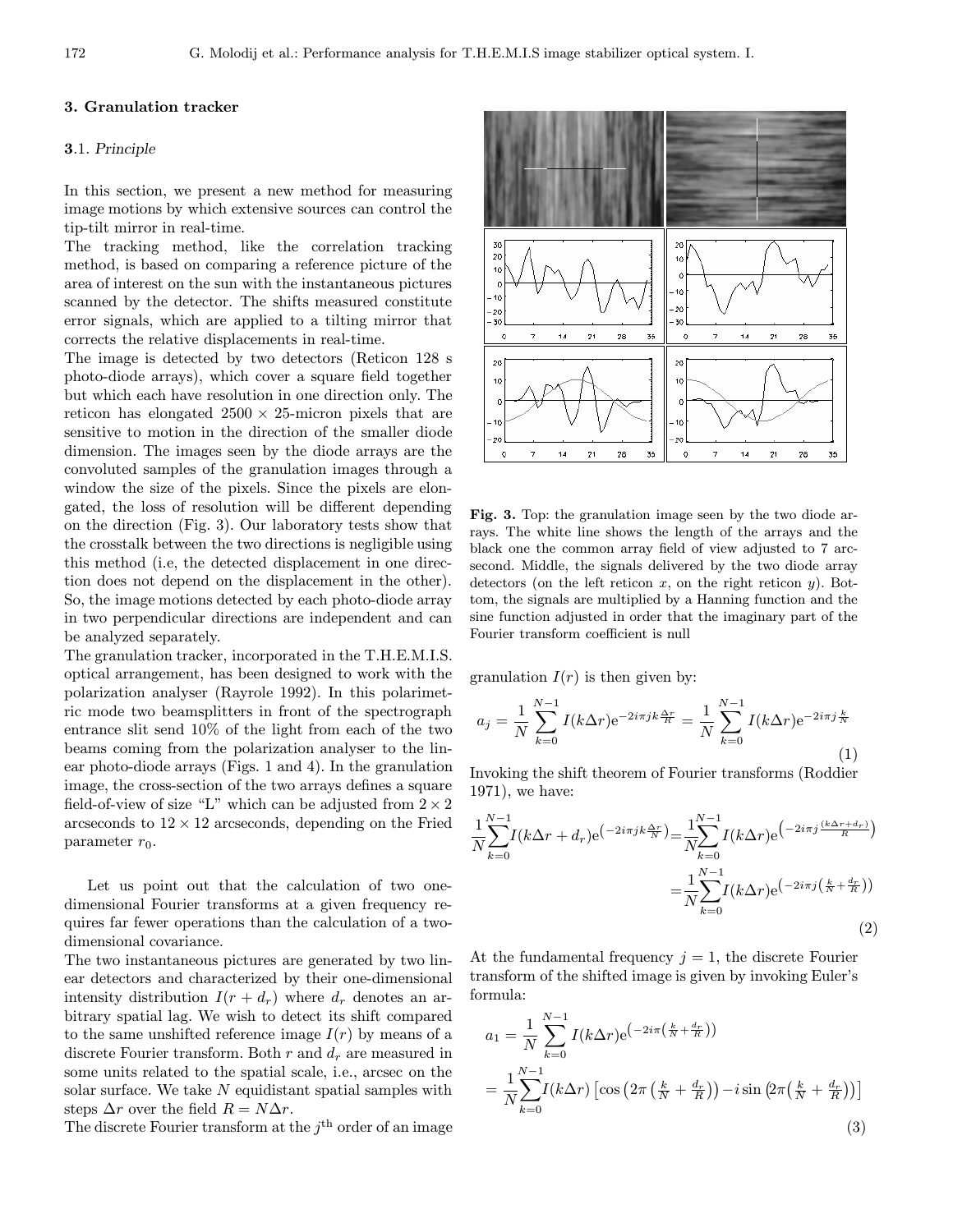

Fig. 4. Granulation tracker optical scheme. In polarimetry mode, the two beams coming from the polarization analyser are used by the tracker. Each beam splitter sends 10% of the light to the Reticon array, which has elongated pixels of size  $2500 \times 25$  microns (left). Averaging the intensity fluctuations in the large photo-diode size direction, the image motions are detected in the perpendicular direction. On the right, the cross-section of the two Reticon arrays defines a grid with a field of view which can be adjusted from  $2 \times 2$  up to  $12 \times 12$ arcseconds, depending on the Fried parameter value

Let us consider only the imaginary part of Eq. (3) at the fundamental frequency denoted  $\sigma$ . During the initialization phase, we select the origin of the spatial coordinate system such that the imaginary part of the fundamental Fourier component vanishes for the unshifted image; i.e.,

$$
\sigma = \frac{1}{N} \sum_{k=0}^{N-1} I(k\Delta r) \sin\left(2\pi \frac{k}{N}\right) = 0 \tag{4}
$$

and, therefore,

$$
a_1 = \frac{1}{N} \sum_{k=0}^{N-1} I(k\Delta r) \cos\left(2\pi \frac{k}{N}\right) \tag{5}
$$

During the operative phase, the instantaneous image of the granulation is  $d_r$  shifted. So,  $\sigma$  is given by:

$$
\sigma = \frac{1}{N} \sum_{k=0}^{N-1} I(k\Delta r) \sin\left(2\pi \left(\frac{k}{N} + \frac{d_r}{R}\right)\right)
$$
  
=  $\sin\left(2\pi \frac{d_r}{R}\right) \frac{1}{N} \sum_{k=0}^{N-1} I(k\Delta r) \cos\left(2\pi \frac{k}{N}\right)$   
=  $\sin\left(2\pi \frac{d_r}{R}\right) a_1$  (6)

As expected, the intensity distribution of observed structures varies in successive images, due to atmospheric disurbances of the wavefront. Certain granules move into or out of the field of view. So, a differential measurement must be applied to extract the correct signal error. Two values of  $\sigma$  are computed with a shift of  $\pm 2\Delta r$ :

$$
\begin{cases}\n\sigma_{+2} = \sin(\frac{2\pi(d_r+2)}{N}) a_1 \\
\sigma_{-2} = \sin(\frac{2\pi(d_r-2)}{N}) a_1\n\end{cases}
$$
\n(7)

Then, a normalized quantity  $D_r$  of slight independent fluctuations is extracted:

$$
D_r = \frac{\sigma_{i+2} - \sigma_{i-2}}{\sigma_{i+2} + \sigma_{i+2}} = \frac{\sin(\frac{2\pi(d_r + 2)}{N}) - \sin(\frac{2\pi(d_r - 2)}{N})}{\sin(\frac{2\pi(d_r + 2)}{N}) + \sin(\frac{2\pi(d_r - 2)}{N})} \quad (8)
$$

At a fast operative rate, the shifts are small quantities. Considering the limited development at the first order of the sine function, we have:

$$
D_r = \frac{d_r}{2} \tag{9}
$$

The relative displacement in the direction  $r$  can be calculated from the relative shift of the sine function with respect to the reference.

Nevertheless, the method raises certain problems in practice, due to the fact that the Fourier analysis is performed on a non-periodic intensity function. The granulation Fourier image has frequencies below the fundamental determined from the size L of the field-of-view. So a Hanning function is applied in order to have a periodic signal. The method used to extract the correct signal error has been tested in the laboratory (Rayrole 1992). The values of  $\sigma_{xi}$  and  $\sigma_{yi}$  are given by:

$$
\begin{cases} \sigma_{xi} = \sum_{\text{pixels } x} (I(x) - M_x) \ H(x) \ \sin(x + r_x) \\ \sigma_{yi} = \sum_{\text{pixels } y} (I(y) - M_y) \ H(y) \ \sin(y + r_y) \end{cases} \tag{10}
$$

 $\ast$ )  $I(x)$  and  $I(y)$  are the signals sampled by the diode arrays inside the common part of the analyzed field of view, of size LxL.

 $*$ )  $M_x$  and  $M_y$  are the corresponding intensity mean values.

 $*$ )  $H(x)$  and  $H(y)$  are Hanning apodization functions, used to suppress Fourier frequencies below the fundamental frequency calculated from the size L of the window (i.e, the signal is periodic on  $L$ ) (Fig. 3).

This novel method for determining image motions at a high rate (image sampled at 582 Hz) has the advantage of being possible on common processors like the T.M.S 32020.

Let us point out that, in high resolution spectroscopic observations, it is not enough to have a stabilized image of the sun on the spectrograph entrance slit, we must also be able to adjust the smallest details of the stabilized image inside the slit. This is easy to do when the sine function is computed with a more accurate sample step (0.02 arcseconds on the sky for instance). The values of  $r_x$  and  $r_y$ can be adjusted in a closed-loop and, by increasing or decreasing  $r_x$  or  $r_y$  by one unit, the stabilized image can be move in steps of 0.02 arcseconds.

#### 3.2. Signal detection and noise considerations

The granulation images seen by the photo-diode arrays (Fig. 3) show a low-contrast intensity structure in the direction of the smallest pixel dimension, and large elongated structures along the perpendicular direction. Image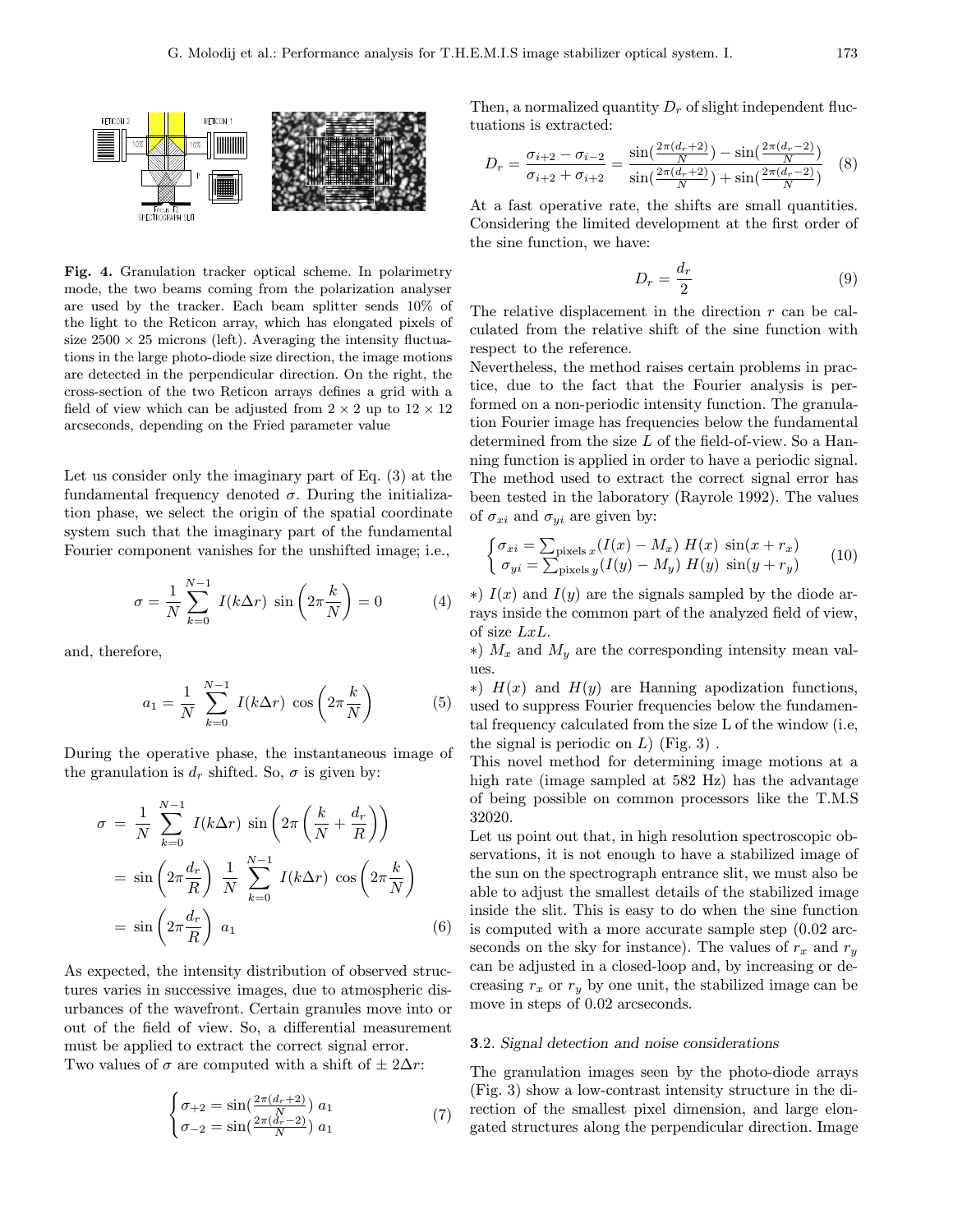motion detection is limited by the contrast of the structures seen by the reticon, and possibly disturbed by the global noise.

Actually, the signal contrast will depend not only on the pixel size but also on the atmospheric turbulence. Methods using the rms contrast of solar granulation to determine the Fried parameter  $r_0$  are discussed by Ricort et al. (Ricort et al. 1981; Ricort et al. 1982).

We adopt the theoretical model based on results obtained from solar speckle interferometry to analyze the performances of the granulation tracker under various turbulence conditions. As presented by Ricort et al., the relationship between the variance of the observed brightness fluctuations  $(\Delta I)_{\text{rms}}^2$  and the Fourier transform of the intensity distribution  $\hat{O}^2(f)$  is expressed by the relation:

$$
(\Delta I)_{\text{rms}}^2 = \int \hat{O}^2(\boldsymbol{f}) \, \text{FTS}(\boldsymbol{f}) \, \text{d}\boldsymbol{f} \tag{11}
$$

where  $FTS(\textbf{\textit{f}}\!\,) = < (FTO)_{\mathrm{se}}^2 > \mathrm{is}$  the speckle transfer function defined as the average of short-exposure transfer functions.

The granulation tracker reduces the brightness fluctuations in the image focus, and Eq. (11) becomes:

$$
(\Delta J)_{\text{rms}}^2 = \int \hat{O}^2(\boldsymbol{f}) \, \text{FTS}(\boldsymbol{f}) \, P^2(\boldsymbol{f}) \, \text{d}\boldsymbol{f} \qquad (12)
$$

where  $P^2(f)$  corresponds to the Fourier transform square modulus of a window of pixel size.

The speckle interferometric techniques applied to solar granulation by Ricort and Aime yield a radial expression for  $\hat{O}^2(f)$  denoted  $W_0(f)$ , written in analytic form as:

$$
W_0(f) = 0.019 (1 - 0.68 e^{-10f^2}) e^{-1,88f}
$$
 (13)

By simulating the phase developed on the set of Zernike polynomials, as first proposed by N. Roddier (1991), the speckle transfer function can be estimated for computing  $(\Delta I)_{\text{rms}}^2$  and  $(\Delta J)_{\text{rms}}^2$ .

This simulation has been developed at O.N.E.R.A (Rousset et al. 1991; Conan 1995) in accordance with theoretical expressions given by Korff (1973).

Figure 5 shows the optimum contrast  $(\Delta I)_{\text{rms}}^2$  for a 90 cm telescope aperture for various values of Fried parameter  $r_0$ , and the detection limit corresponding to the global noise  $(S/N = 300)$ . The granulation tracker reduces the contrast by a factor of three under favorable turbulence conditions ( $r_0 = 25$  cm). Under unfavorable conditions, the relative contrast loss is always less a factor of about two. So regardless of the amount of atmospheric turbulence, the granulation tracker always helps image motion detection to a certain extent.

Fig. 5. Variation of the contrast fluctuations versus the Fried parameter  $r_0$ . The solid curve corresponds to optimum contrast and the dashed one shows the contrast measured by the pixel diode arrays dimensioned at  $6 \times 0, 1$  arcsecond. The signal-to-noise ratio is  $S/N = 300$ . The noise is not a limitation for the granulation tracker analysis



Fig. 6. Fast image motion compensation system block diagram

#### 4. Overall transfer function modeling

In this section, the formalism described provides a simple modeling of the time behavior of the image stabilizer optical system. Our system consists of (Fig. 6):

- granulation tracker
- wavefront computer
- low-pass filter
- high voltage amplifier
- tip-tilt mirror.
- The granulation tracker, which measures the image

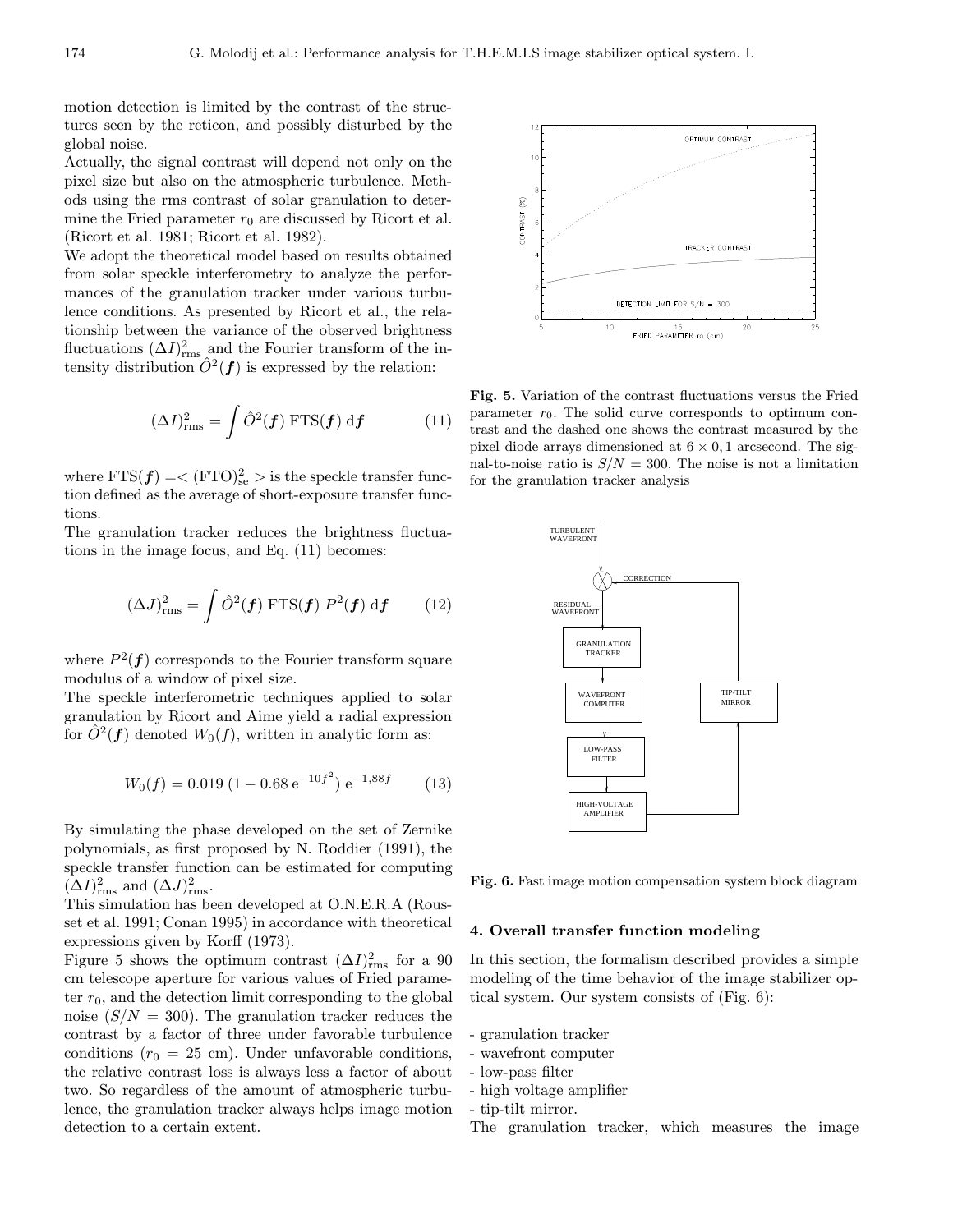displacements, is characterized by its integration time, denoted T. It defines the sampling rate of the image motion measurements, and then the sampling frequency of the closed-loop system. A real-time computer based on T.M.S 32020 processor is used to compute the image motions and calculate the tip-tilt mirror control voltages. The high voltage amplifiers bring a power supply to move the piezoelectric actuators from the measurements calculated by the computer.

In the linear system hypothesis, we use the Laplace transform for the continuous representation with the Laplace variable S (Gille et al. 1967).

The granulation tracker sensor transfer function can then be modeled by:

$$
GT(S) = \frac{1 - e^{-T.S}}{T.S}
$$
\n
$$
(14)
$$

The real-time computer applies algorithms to deduce image displacements to activate the tip-tilt mirror. These calculations are characterized by a time delay  $T_{\text{calc}}$ . Nevertheless, we have also to take into account the time delay needed to read down all the photo-diodes before beginning the calculations  $T_{\text{photo}-\text{diodes}}$ .

Lastly, the transfer function corresponding to the time delay  $T_{\text{delay}} = T_{\text{calc}} + T_{\text{photo}-\text{diodes}}$  is expressed as:

$$
WC(S) = Gcomputer e-Tdelay.S
$$
 (15)

where  $G_{\text{computer}}$  is the gain determined by the computer during signal processing. The high voltage amplifier analogic integrator continuously drives the mirror's piezoelectric actuators. Its transfer function is:  $1/S$ .

The dynamic response of the tip-tilt mirror has been characterized by measuring its transfer function from the controlled random noise of a spectrum analyser. The behavior of this device is given by its mechanical response, characterized by eigenfrequencies. Assuming the linearity properties, the transfer function of the tip-tilt mirror is given by the product of second order filters.

Experimental measurements show two strong resonant peaks at  $f_1 = 124$  Hz and  $f_3 = 225$  Hz and anti-resonant peak at  $f_2 = 140$  Hz. Then, the mirror transfer function, denoted  $M(S)$  is given by:

$$
M(S) = M_1(S) M_2(S) M_3(S)
$$
 (16)

with 
$$
\begin{cases} M_1(S) = \frac{\omega_1^2}{\omega_1^2 + 2\zeta_1\omega_1.S + S^2}, \omega_1 = \frac{1}{2\pi f_1}, \zeta_1 = 0.03\\ M_2(s) = \frac{\omega_2^2 + 2\zeta_2\omega_2.S + S^2}{\omega_2^2}, \omega_2 = \frac{1}{2\pi f_2}, \zeta_2 = 0.05\\ M_3(s) = \frac{\omega_3^2}{\omega_3^2 + 2\zeta_3\omega_3.S + S^2}, \omega_3 = \frac{1}{2\pi f_3}, \zeta_3 = 0.15 \end{cases}
$$

The presence of strong resonances at the mechanical structure's eigenfrequencies induces closed-loop instabilities and requires the use of a low pass filter. This first order filter reduces the bandwidth by introducing a cutoff frequency denoted  $f_c$ . Its transfer function is given by:

LPS(S) = 
$$
\frac{1}{1 + a.S}
$$
 where  $a = \frac{1}{\omega_c} = \frac{1}{2\pi f_c}$  (17)

The servo loop block diagram is shown in Fig. 7, where  $\phi_{\text{turb}}$  are image displacements due to atmospheric disturbances and  $\phi_{\text{res}}$  the residual error, which is the difference between  $\phi_{\text{turb}}$  and corrective signal and the correcting term applied by the tip-tilt mirror,  $\phi_{\text{cor}}$ .

As a result of the previous modeling, the overall system



Fig. 7. Servo loop block diagram

can be represented by its transfer function, denoted  $G(S)$ .

$$
G(S) = G_{\text{computer}} \left[ \frac{1 - e^{-T.S}}{T.S^2} \frac{e^{-T_{\text{delay}}}}{1 + a.S} \right]
$$

$$
\frac{\omega_1^2 \omega_3^2 (\omega_2^2 + 2\zeta_2 \omega_2.SS^2)}{\omega_2^2 (\omega_1^2 + 2\zeta_1 \omega_1.S + S^2)(\omega_3^2 + 2\zeta_3 \omega_3.S + S^2)} \right] (18)
$$

with  $T = 1.72$  ms (sampling frequency of 582 Hz).  $T_{\text{delay}}$  $= 3.12 \text{ ms}, \text{a} = \frac{1}{2\pi f_c}$  with first order filter cut-off frequency  $f_c = 300$  Hz.

The open-loop dynamic response of the image stabilization system was measured experimentally, using a spectrum analyser, and compared with the theoretical transfer function  $G(S)$  (Fig. 8). The model is in very good agreement with the measurements, and shows a strong resonant peak at 124 Hz. Nevertheless, one compensated closed loop performance requirement is to have a band as wide as possible to improve disturbance rejection, within the limits of loop stability. These constraints mean the " $G<sub>computer</sub>$ " and low-pass filter cut-off frequency must be chosen.

The optimum gain and filter cutoff frequency can be determined from dynamic systems control theory such that  $G(S)$ , plotted in the Black abacus, is as close as possible to the 2.3 dB curve. This ensures a good trade-off between stability and accuracy. Figure 9 presents the optimum transfer function  $G(S)$  with a low-pass filter cutoff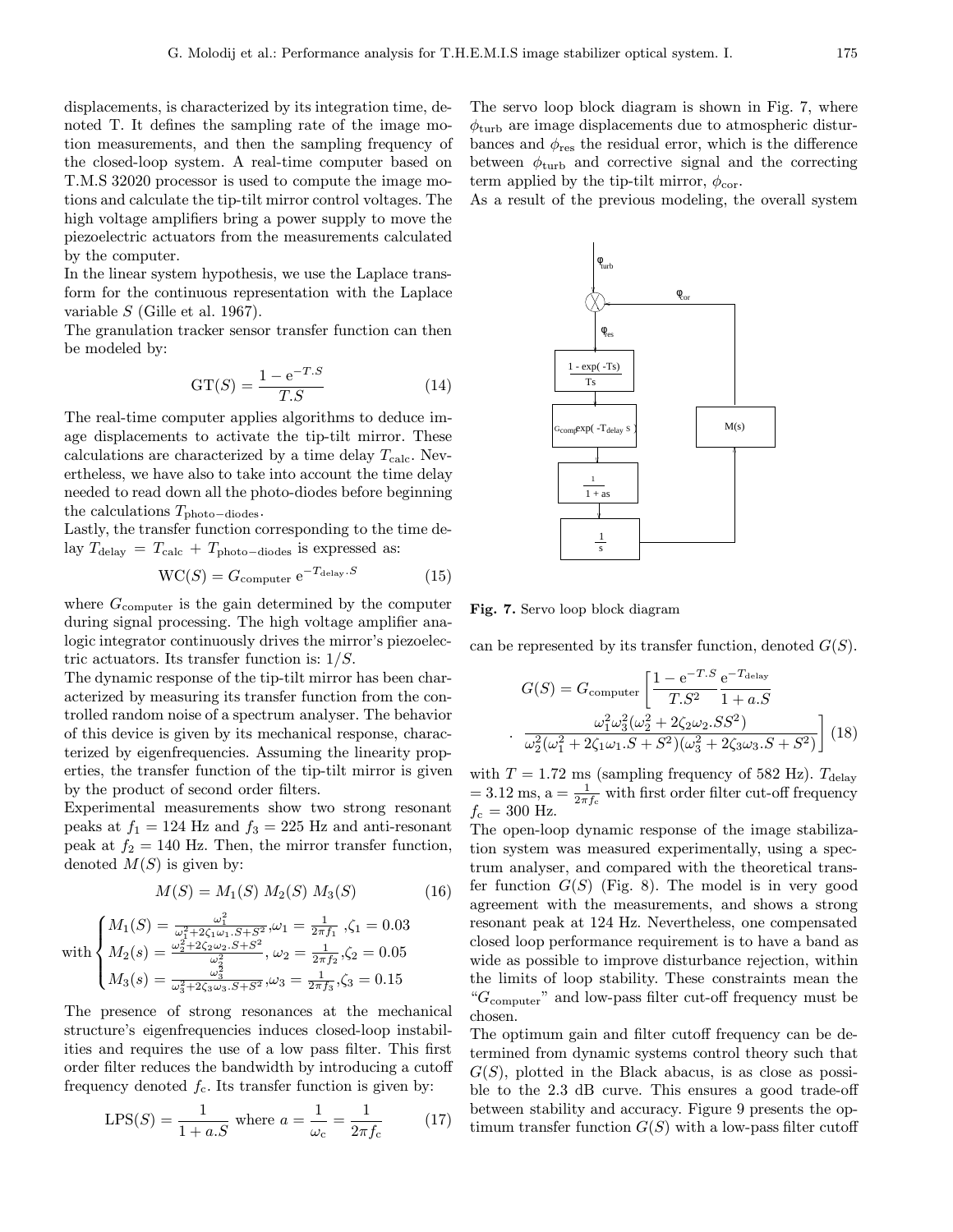

Fig. 8. Comparison between the theoretical transfer function  $G(s)$  (curve B) and the open-loop dynamic response measured experimentally (curve A) (to distinguish the data, curve A is shifted). It shows a strong resonant peak at 124 Hz and a useful bandwidth of 24.3 Hz at 0 dB

frequency at 300 Hz. A useful bandwidth of 24.3 Hz is shown at 0 dB.

Conventionally, the control loop servo bandwidth is de-



Fig. 9. The Black abacus can be used to determine the optimum gain  $G_{\text{comp}}$  and the minimum low-pass filter cutoff frequency for stable closed-loop in order to obtain a maximum bandwidth. The transfer function  $G(s)$  is as close as possible to the 2.3 dB curve showing a useful bandwidth of 24.3 Hz. The different dashed curves correspond to Black curves extracted from dynamical system control theory

fined as the closed-loop cutoff frequency at −3 dB. This transfer function is defined as the ratio between the output signal  $\phi_{\text{cor}}$  and the input signal  $\phi_{\text{turb}}$ . This ratio, represented in Fig. 10, is given by:

$$
\frac{\phi_{\text{cor}}(S)}{\phi_{\text{turb}}(S)} = \frac{G(S)}{1 + G(S)}\tag{19}
$$

The Bode diagram in Fig. 10 shows a cutoff frequency of 60 Hz at −3 dB.

The rejection transfer function is equal to the ratio be-



Fig. 10. The Bode diagram of the closed-loop  $G(s)/(1+G(s))$ shows a bandwidth of 60 Hz at −3 dB

tween the residual error  $\phi_{\text{res}}$  and the input signal  $\phi_{\text{turb}}$ . It defines the system correction efficiency as a function of the frequency. It is given by the expression:

$$
\frac{\phi_{\text{res}}(s)}{\phi_{\text{turb}}(S)} = \frac{1}{1 + G(S)}\tag{20}
$$

The corresponding Bode diagram (Fig. 11) shows a useful bandwidth of 21 Hz at 0 dB. For any sinusoidal input of frequency lower than 21 Hz, the residual error magnitude is less than the input magnitude.

Let us note that the useful bandwidth of 21 Hz, and the closed-loop stability, are dominated by the strong resonances corresponding to the mechanical structure's eigenfrequencies. Our studies show that insignificant gain in bandwidth is obtained by reducing the signal sampling rate or reducing the time delay calculation. Nevertheless, performance analysis shows the efficiency of the system in compensating fast image motions in real-time.

#### 5. Performance analysis

In order to determine the efficiency of the image motion correction by our image stabilizer optical system, we will review here some data concerning the time characterization of atmospheric turbulence. Several authors have studied the time behavior of turbulence from a theoretical point of view (Clifford 1971; Greenwood & Fried 1976; Greenwood 1977), and a number of publications have presented experimentally measured power spectra of image motion or angle of arrival (Martin 1987; Soules et al. 1989). Conan (1995) has calculated the theoretical angle of arrival power spectra and found that they exhibit a sharp cutoff around the frequency  $\nu_c$  of the order of 0.3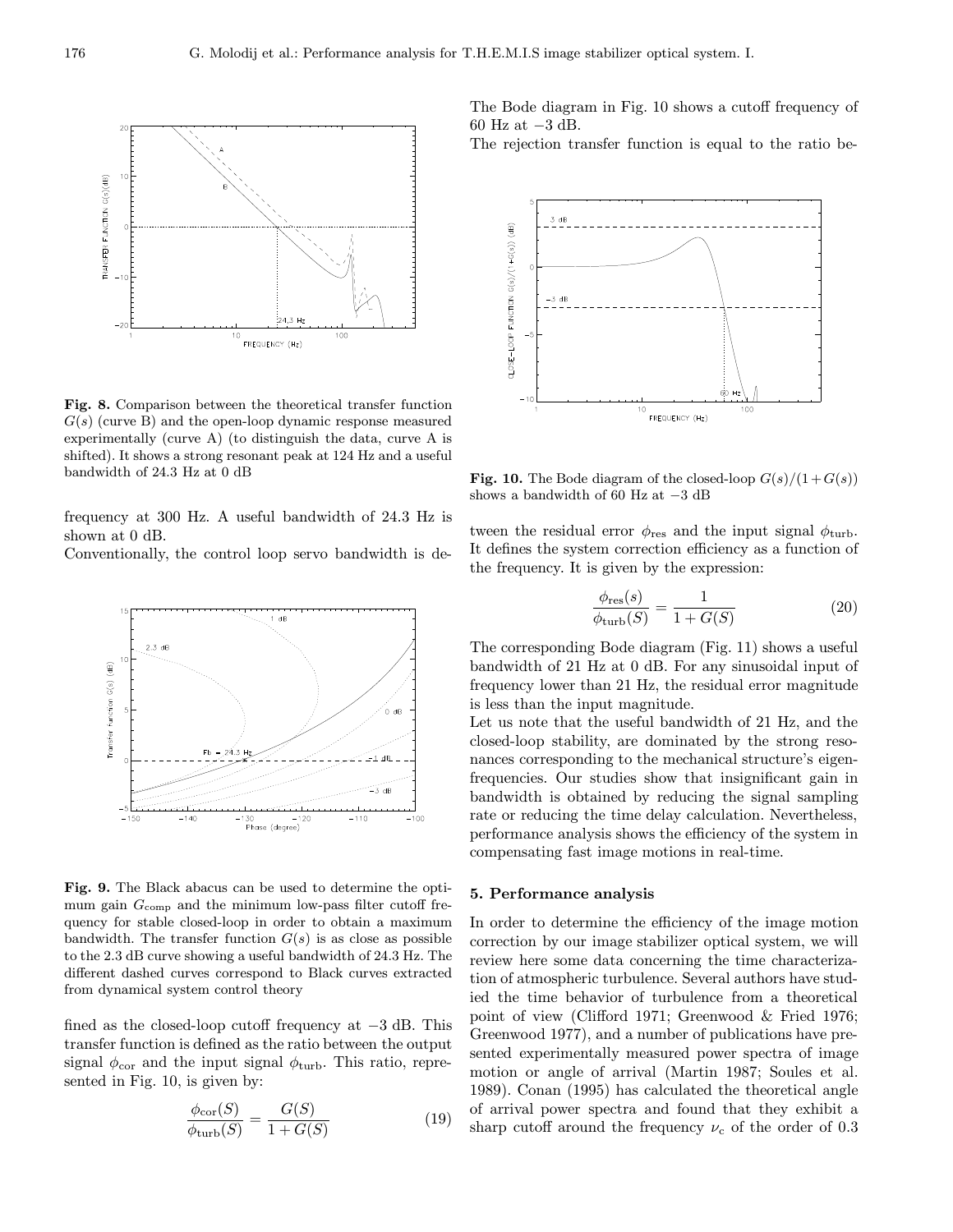

Fig. 11. The rejection transfer function is represented in solid line and shows an effective bandwidth of 21 Hz at 0 dB. The theoretical angle of arrival power spectrum is plotted (in dB) in a dashed curve. Below the cut-off frequency  $F_c$ , the spectrum is represented by a  $-2/3$  power law and by a  $-11/3$  power law above  $F_c$  (from J.M. Conan (1995)). For an 18 ms<sup>-1</sup> turbulence wind velocity (average condition) and 0.9 m telescope aperture,  $F_c = 6$  Hz

 $V/D$  where V is the mean wind velocity along the propagation path and  $D$  the telescope aperture. The frequencies beyond the cutoff are attenuated as a consequence of the pupil filtering. The spectrum follows a power law of  $\nu^{-11/3}$ at high frequencies and a  $\nu^{-2/3}$  law below the cutoff. The theoretical angle of arrival  $\phi_{\text{turb}}(f)$  spectrum is plotted (in dB) in Fig. 11.

The theoretical characterization of angle of arrival is an issue for the evaluation of the efficiency of the image stabilisation. The effect of the image stabilizer optical system is well described by a time filtering of the image motion spectrum by the rejection transfer function square modulus. The residual variance  $\sigma_{\phi}^2$  of the image displacement is given by the integral over the frequency range of its power spectrum after correction, which is the product of the turbulent power spectrum by the rejection tranfer function square modulus:

$$
\sigma_{\phi_{\rm res}}^2 = \int_0^\infty |\phi_{\rm res}(f)|^2 \, \mathrm{d}f = \int_0^\infty \frac{|\phi_{\rm turb}(f)|^2}{|1 + G(f)|^2} \, \mathrm{d}f \tag{21}
$$

Let us remember that angle-of-arrival fluctuations, introducing the Fried parameter ro, for a telescope aperture D, are expressed by (Roddier 1981):

$$
\sigma_{\alpha}^{2} \text{ (rad}^{2}) = 0.174 \lambda^{2} r_{0}^{-5/3} D^{-1/3}
$$
 (22)

We computed the standard deviation numerically from Eqs. (6-8) with and without correction  $\sigma_{\alpha}$  versus the Fried parameter  $r_0$  that characterizes the atmospheric turbulence conditions (Fig. 12). Our analysis shows the efficiency of the image stabilization. The granulation tracker is able to control the tip-tilt mirror under different atmospheric conditions. Figure 12 also shows the efficiency of the system to compensate fast image motions in real-time for a meter-class telescope in the average case of turbulence.

Nevertheless, the standard deviation after motion correc-



Fig. 12. Standard deviation of image motion (arcsecond) versus the Fried parameter  $r_0$ . The solid line shows standard deviation after correction compared with standard deviation without correction (dash curve). They are calculated for a telescope aperture  $D = 0.9$  meter, a wavelength  $\lambda = 0.5$   $\mu$ m, and a mean wind turbulence velocity  $V = 18 \text{ ms}^{-1}$ 

tion is not a properly measure of image quality at the spectrograph slit entrance, but only of the optical system capability to immobilize granulation images. Actually, for small values of  $r_0$  parameters, the optics system corrects image motions but does not improve its sharpness (corrugation due to higher orders like defocus, astgmatism, ...). Fried (1966) calculates the integral of the mean modulated transfer function denoted R (proportional to the Strehl ratio (O'Neill 1963) to determine the image quality.

$$
R = \int \tau(\boldsymbol{f}) \, \mathrm{d}\boldsymbol{f} = \int \tau_0(\boldsymbol{f}) \, B(\boldsymbol{f}) \mathrm{d}\boldsymbol{f} \tag{23}
$$

introducing the phase structure function  $D_{\phi}(\lambda, f)$  with:

$$
B(\boldsymbol{f}) = \exp\left[-\frac{1}{2} D_{\phi}(\lambda, \boldsymbol{f})\right] = \exp\left[-3, 44\left(\frac{\lambda \boldsymbol{f}}{r_0}\right)^{\frac{5}{3}}\right]
$$
(24)

with  $\lambda$  being the light wavelength and  $\tau_0(f)$  the telescope transfer function without turbulence.

To evaluate the image quality after the image motion correction, the integral of the modulated transfer function can be calculated for the short exposure case. The center of gravity fluctuations are defined by a Gaussian statistical law. So  $R$  is given by Fried (1966):

$$
R = \int \tau_0(\boldsymbol{f}) \, \exp\left[-3, 44\left(\frac{\lambda \boldsymbol{f}}{r_0}\right)^{\frac{5}{3}} \left(1 - \frac{\lambda \boldsymbol{f}}{D}\right)^{\frac{1}{3}}\right] \quad (25)
$$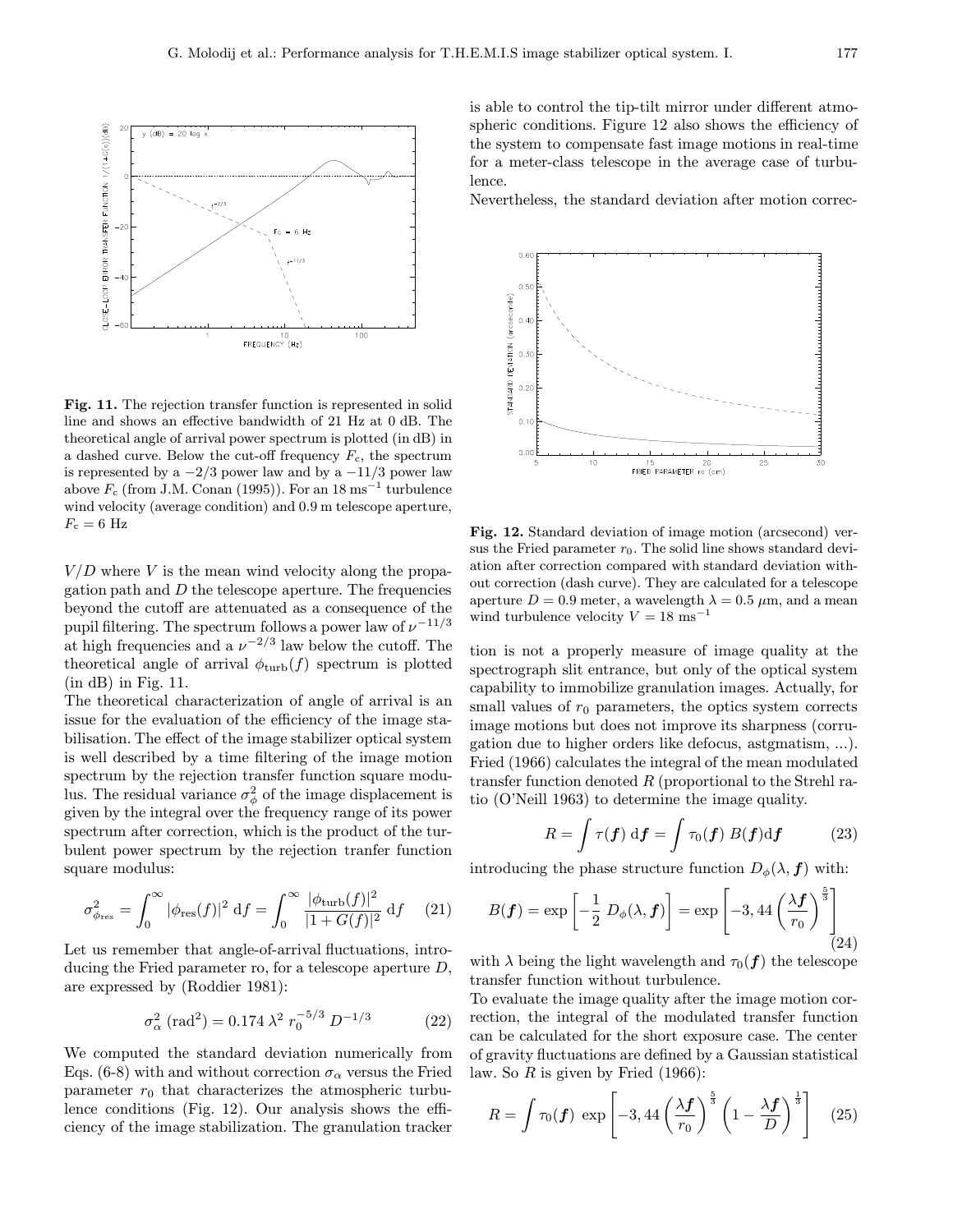with D being the telescope aperture.

The telescope angular resolution through atmospheric turbulence is defined by Roddier (1981) as:

$$
\omega = \left(\frac{4}{\pi R}\right)^{\frac{1}{2}}\tag{26}
$$

and without atmospheric perturbations by:

$$
\omega_{\rm d} = \frac{4}{\pi} \frac{\lambda}{D} = 1,27 \frac{\lambda}{D} \tag{27}
$$

Figure 13 shows the angular resolution expressed in units of  $\omega_{d}$  for a stabilized image, compared with the uncorrected case. For  $\frac{D}{r_0}$  ratio  $\simeq$  3,5 ( $r_0 = 26$  cm), the image distortion can be considered to be essentially due to tilts of the wavefront, and the motion correction reduces the image sharpness. For small values of  $r_0$ , one can not reach telescope diffraction limit with the image stabilization correction alone.

The time characterization of turbulent wavefronts is at is-



Fig. 13. Resolution  $\frac{\omega}{\omega_d}$  versus the Fried parameter  $r_0$  (cm). The dash line shows the resolution for image stabilization correction compared with the resolution without correction (solid curve). The angular resolution reaches the diffraction limit  $(0.145 \text{ arcsecond with telescope aperture } D = 0.9 \text{ meter and}$ a wavelength  $\lambda = 0.5 \ \mu \text{m}$ ). For  $\frac{D}{r_0} < 3$ , the distortion can be considered to be essentially tilts of the wavefront

sue in the choice of servo-loop bandwidth in the adaptive optics sytem. In our model, the rejection transfer function square modulus behaves as  $\nu^2$  at low frequencies (below the error function bandwidth  $fb = 21$  Hz) and saturates at the value of unity above that bandwidth, which means that there is no more compensation at high frequency. This bandwidth is larger than the time angle-of-arrival spectrum cutoff frequency, of the order of 6 Hz (at a meterclass telescope in the average case).

## 6. Conclusion

In this paper, we present a time modeling of the T.H.E.M.I.S. image stabilizer optical system for the adjustement of experimental parameters such as exposure time, sampling frequency, bandwidth, electronic filters, and so forth. The simulation is validated with experimental measurements. We have used the time characterization of turbulent wavefronts to estimate the accuracy of the image stabilization needed in high-resolution spectroscopic solar observations.

We also describe a wavefront sensor based on an original principle of granulation tracking which is well suited for incoherent sources, telescope aperture, and unfavorable turbulence conditions.

Nevertheless, effects of anisoplanatism are not considered in the present paper. It is understood that anisoplanatism poses a severe problem if the field of view of the tracker is not cut down to approximately the isoplanatic patch. More detailed study is necessary to understand all the effects that might arise from such a situation.

Second, the granulation tracker will successfully operate under any seeing conditions. But it must be kept in mind that the granulation tracker system makes wavefront slope measurements in order to correct pure wavefront tilts, so the previous analysis is insufficient to estimate the errors made using the image stabilizer optical system.

We will be presenting an analysis of such problems in another paper, and will present an estimate of image quality after correction using the T.H.E.M.I.S. image stabilizer optical system in imagery and spectroscopy modes. We will determine the isoplanatic domain when observing extended source and adaptibility of the granulation tracker depending on the Fried parameter ro.

Acknowledgements. The authors are grateful to P. Gigan for his help in the experiments, to R. Muller for granulation images of the sun, and to J.M. Conan for his valuable comments.

#### References

- Ballesteros E., Viera T., Lorenzo F., et al., Cargese 29 juin-9 juillet 1993 NATO proceedings
- Barletti R., Ceppatelli G., Moroder E., Paterno L., Righini A., 1973, Site testing at Tenerife by ballon borne radiosonder and optical quality of the atlantic air mass over the Canary Island, J.O.S.O annual report
- Clifford S.F., 1971, J. Opt. Soc. Am. A. 61, 1285
- Conan J.M., Madec P.Y., Rousset G., 1992, "Temporal power spectra of turbulent wavefronts" 13 th Sacramento Peak Summer Workshop on Real Time and Post-Facto Solar Image Correction
- Conan J.M., 1995, J. Opt. Soc. Am. 12, 1559-1570
- Demerle M., Cargese 29 juin-9 juillet 1993 NATO proceedings Demerle M., Madec P.Y., Rousset G. Cargese 29 juin-9 juillet 1993 NATO proceedings